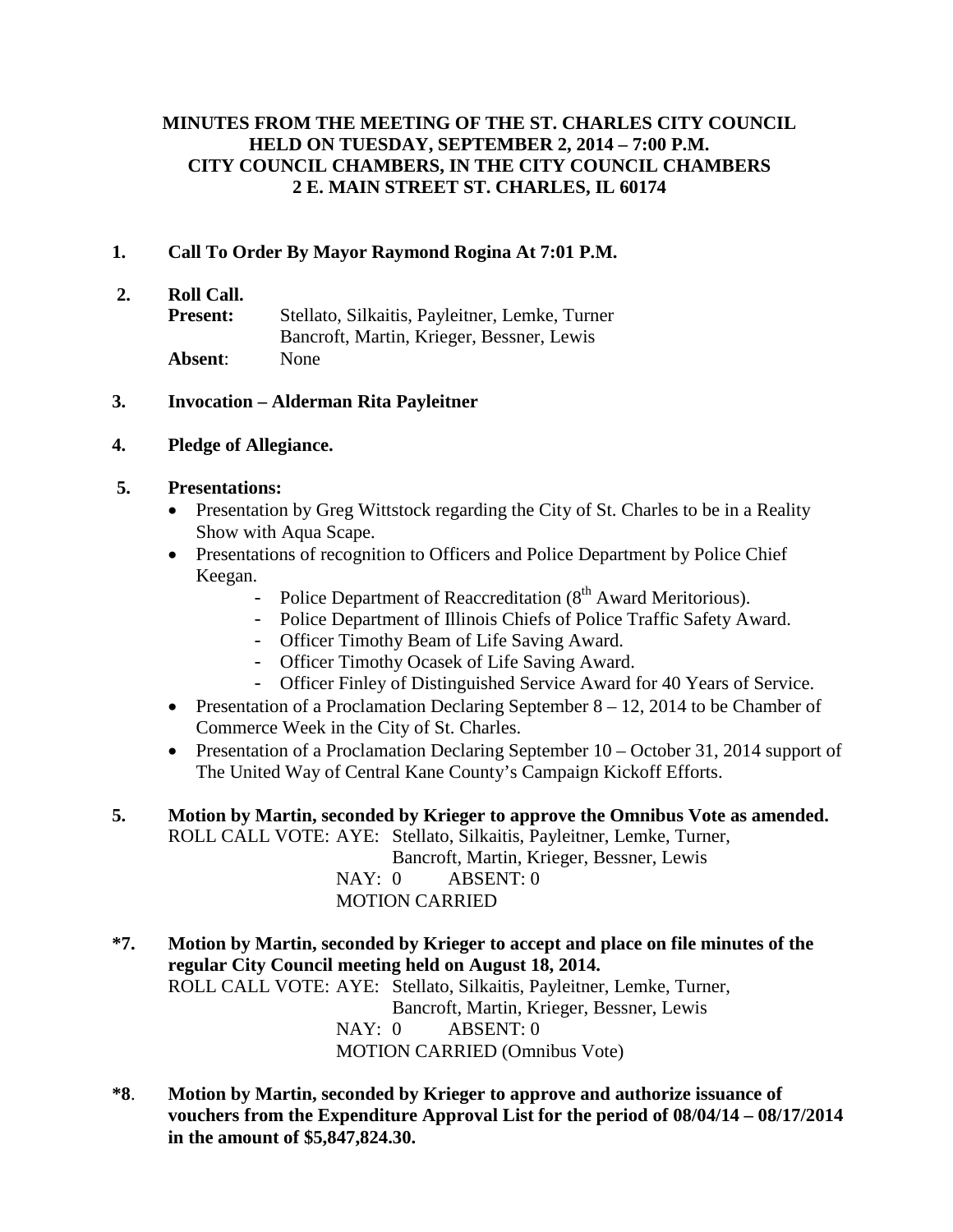City Council Meeting August 4, 2014 Page 2

> ROLL CALL VOTE: AYE: Stellato, Silkaitis, Payleitner, Lemke, Turner, Bancroft, Martin, Krieger, Bessner, Lewis NAY: 0 ABSENT: 0 MOTION CARRIED (Omnibus Vote)

# **I. New Business**

None

# **II. Committee Reports**

#### **A. Government Operations**

\*1. Motion by Martin, seconded by Krieger to accept and place on file the Minutes of the August 18, 2014, Government Operations Committee Meeting. ROLL CALL VOTE: AYE: Stellato, Silkaitis, Payleitner, Lemke, Turner,

Bancroft, Martin, Krieger, Bessner, Lewis

NAY: 0 ABSENT: 0

MOTION CARRIED (Omnibus Vote)

\*2 Motion by Martin, seconded by Krieger to approve A **Resolution 2014-75** Authorizing the Sale of Items of Personal Property Owned by the City of St. Charles. ROLL CALL VOTE: AYE: Stellato, Silkaitis, Payleitner, Lemke, Turner,

Bancroft, Martin, Krieger, Bessner, Lewis

NAY: 0 ABSENT: 0

MOTION CARRIED (Omnibus Vote)

\*3. Motion by Martin, seconded by Krieger to approve A **Resolution 2014-76** Authorizing the Mayor and City Clerk of the city of St. Charles to Approve the Award of a 2014 John Deere 410K Backhoe Loader to West Side Tractor Sales; and Trade-in Replaced 2002 CAT 420IT Vehicle #1920.

ROLL CALL VOTE: AYE: Stellato, Silkaitis, Payleitner, Lemke, Turner,

Bancroft, Martin, Krieger, Bessner, Lewis

NAY: 0 ABSENT: 0

MOTION CARRIED (Omnibus Vote)

 4. Motion to Motion by Turner, seconded by Lemke to approve A **Resolution 2014-77** Authorizing the Mayor and City Clerk of the city of St. Charles to Approve the Award of the New 2015 F-550 XL with Knapheide Service Body Quote to Zimmerman Ford; and Sell Replaced 2003 F-350 Utility Truck Vehicle #1748.

ROLL CALL VOTE: AYE: Stellato, Silkaitis, Payleitner, Lemke, Turner,

Bancroft, Martin, Krieger, Bessner, Lewis

NAY: 0 ABSENT: 0 ABSTAIN: Silkaitis MOTION CARRIED

## **B. Government Services**

\*1. Motion by Martin, seconded by Krieger to accept and place on file the Minutes of the July 28, 2014, Government Services Committee Meeting.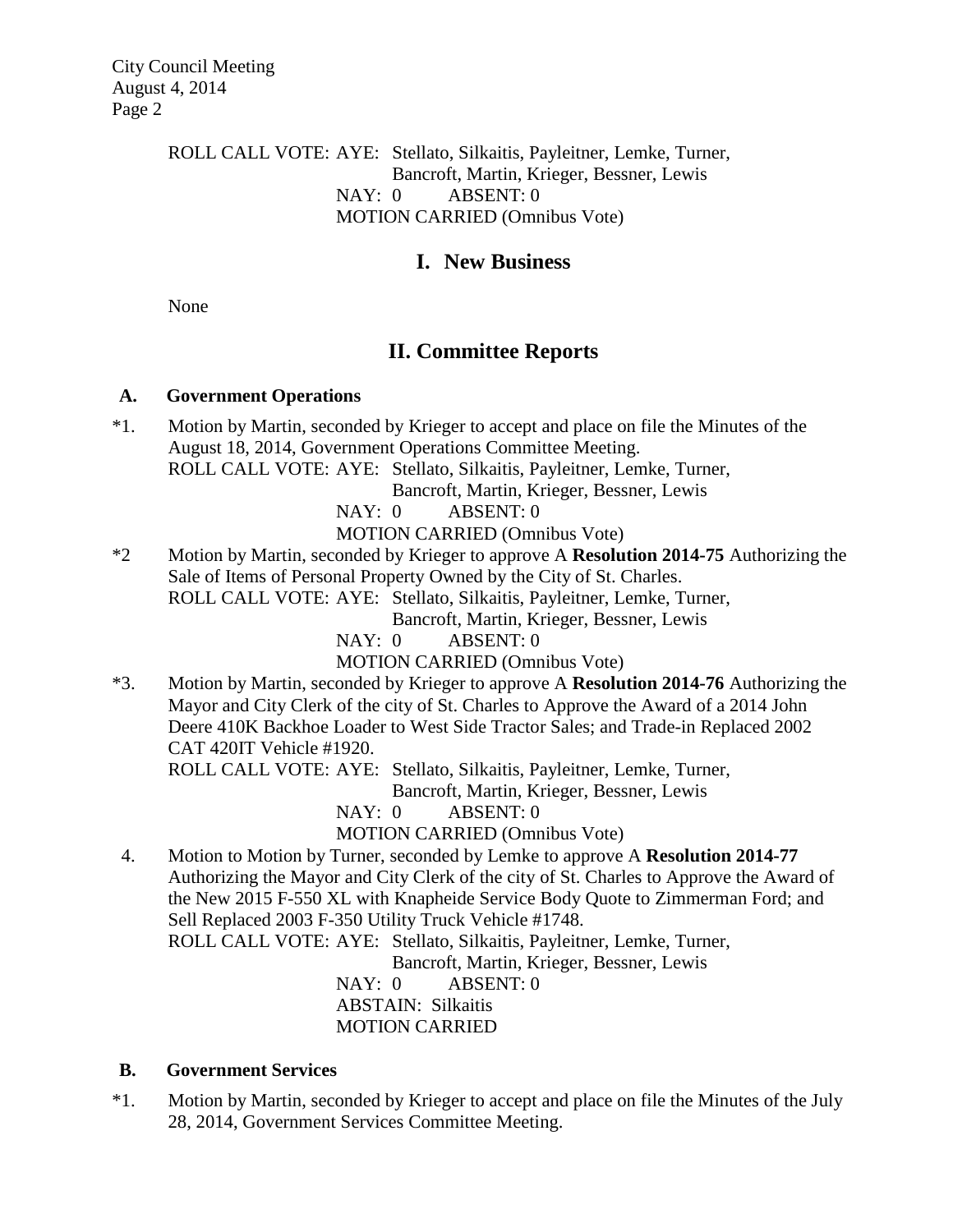ROLL CALL VOTE: AYE: Stellato, Silkaitis, Payleitner, Lemke, Turner,

Bancroft, Martin, Krieger, Bessner, Lewis

#### NAY: 0 ABSENT: 0

#### MOTION CARRIED (Omnibus Vote)

\*2. Motion to approve Downtown St. Charles Partnership Request for Amplification and Closure of  $1<sup>st</sup>$  Street to host the Lighting of the Lights in the  $1<sup>st</sup>$  Street Plaza. ROLL CALL VOTE: AYE: Stellato, Silkaitis, Payleitner, Lemke, Turner,

Bancroft, Martin, Krieger, Bessner, Lewis

NAY: 0 ABSENT: 0

MOTION CARRIED (Omnibus Vote)

\*3. Motion by Martin, seconded by Krieger to approve Use of Amplification for the Holiday Homecoming Parade.

ROLL CALL VOTE: AYE: Stellato, Silkaitis, Payleitner, Lemke, Turner,

Bancroft, Martin, Krieger, Bessner, Lewis

NAY: 0 ABSENT: 0

MOTION CARRIED (Omnibus Vote)

\*4. Motion by Martin, seconded by Krieger to approve a **Resolution 2014-78** Authorizing the Mayor and City Clerk of the City of St. Charles to Approve the Sale of the 1987 Airboat to the Limestone Township Fire Department.

ROLL CALL VOTE: AYE: Stellato, Silkaitis, Payleitner, Lemke, Turner,

Bancroft, Martin, Krieger, Bessner, Lewis

NAY: 0 ABSENT: 0

MOTION CARRIED (Omnibus Vote)

\*5. Motion by Martin, seconded by Krieger to approve a **Resolution 2014-79** Authorizing the Mayor and City Clerk of the City of St. Charles to approve a Contract with HR Green for the  $7<sup>th</sup>$  Avenue and North Tributary Creek Concept Phase.

ROLL CALL VOTE: AYE: Stellato, Silkaitis, Payleitner, Lemke, Turner,

Bancroft, Martin, Krieger, Bessner, Lewis

NAY: 0 ABSENT: 0

MOTION CARRIED (Omnibus Vote)

\*6. Motion by Martin, seconded by Krieger to approve a **Resolution 2014-80** Authorizing the Mayor and city Clerk of the City of St. Charles to Execute a Memorandum of Understanding between the Illinois Department of Natural Resources and the City of St. Charles for the  $7<sup>th</sup>$  Avenue Creek Tributary Floodplain. ROLL CALL VOTE: AYE: Stellato, Silkaitis, Payleitner, Lemke, Turner,

Bancroft, Martin, Krieger, Bessner, Lewis

NAY: 0 ABSENT: 0

MOTION CARRIED (Omnibus Vote)

\*7. Motion by Martin, seconded by Krieger to approve a **Resolution 2014-81** Authorizing the Mayor and City Clerk of the City of St. Charles to Execute a Memorandum of Understanding between the City of St. Charles and the Village of Campton Hills for the Campton Hills Road Asphalt Overlay Project ROLL CALL VOTE: AYE: Stellato, Silkaitis, Payleitner, Lemke, Turner, Bancroft, Martin, Krieger, Bessner, Lewis NAY: 0 ABSENT: 0

MOTION CARRIED (Omnibus Vote)